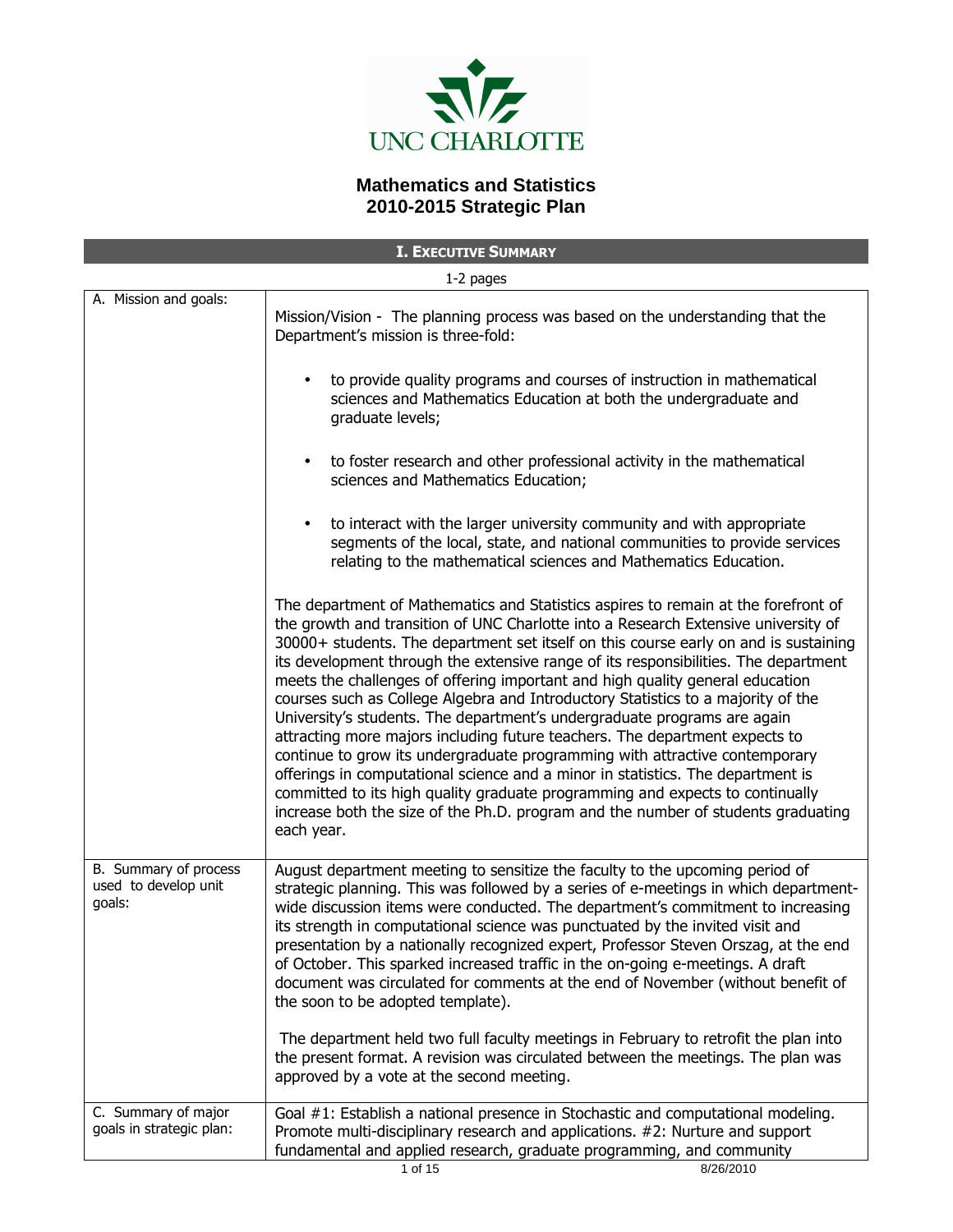

|                                                                  | engagement in Statistics and Mathematical Finance. #3: Strengthen efforts across<br>the curriculum to encourage, support, and properly train current and future teachers<br>of mathematics. #4: Develop and support efforts for early math success to help,<br>University wide, promote degree completion. #5: Maintain a high level of research<br>productivity and increase grant submission rates. #6: Review and revise department<br>assessment and advising practices for the undergraduate major programs. #7:<br>Improve efforts to increase the diversity of our faculty, graduate teaching assistants<br>and future math teachers while also fostering a greater awareness of diversity<br>among future math teachers. |
|------------------------------------------------------------------|----------------------------------------------------------------------------------------------------------------------------------------------------------------------------------------------------------------------------------------------------------------------------------------------------------------------------------------------------------------------------------------------------------------------------------------------------------------------------------------------------------------------------------------------------------------------------------------------------------------------------------------------------------------------------------------------------------------------------------|
| D. Summary of new<br>resources required to<br>achieve new goals: | A resource room dedicated to tutoring math and statistics students. Two new<br>lecturer positions, one to assist with continuing growth in Math Ed instructional<br>responsibilities and one to assist with the proposed resource center and the recent<br>dramatic growth in freshman math classes.                                                                                                                                                                                                                                                                                                                                                                                                                             |
|                                                                  | New faculty positions to play catch-up with recent losses for the multiple purposes<br>of handling the large number of SCH managed by the department; strengthening<br>the department's twin goals of improving research excellence in Applied<br>Mathematics and Statistics/Finance; and ensuring coverage in upper level core<br>courses in teacher training (geometry and discrete mathematics).                                                                                                                                                                                                                                                                                                                              |
|                                                                  | The one unfortunate benefit of recent faculty losses is a temporary solution to the<br>office space problem, but the department hopes to soon experience a repeat of<br>this office space shortage.                                                                                                                                                                                                                                                                                                                                                                                                                                                                                                                              |

| II. ENVIRONMENTAL SCAN/ UPDATES SINCE LAST FIVE -YEAR STRATEGIC PLAN                                             |                                                                                                                                                                                                                                                                                                                                                                                                                                                                                                                                                                                                                                                                                                                                                                                                                                                                                                                                                                                                                                                                                                                                      |  |
|------------------------------------------------------------------------------------------------------------------|--------------------------------------------------------------------------------------------------------------------------------------------------------------------------------------------------------------------------------------------------------------------------------------------------------------------------------------------------------------------------------------------------------------------------------------------------------------------------------------------------------------------------------------------------------------------------------------------------------------------------------------------------------------------------------------------------------------------------------------------------------------------------------------------------------------------------------------------------------------------------------------------------------------------------------------------------------------------------------------------------------------------------------------------------------------------------------------------------------------------------------------|--|
|                                                                                                                  | 1-2 pages                                                                                                                                                                                                                                                                                                                                                                                                                                                                                                                                                                                                                                                                                                                                                                                                                                                                                                                                                                                                                                                                                                                            |  |
| A. Assessment of<br>cumulative progress in<br>meeting goals in current<br>strategic plan:                        | Response time for the advising of department majors (Goal $#1$ ) has greatly<br>improved and the trend towards broader faculty participation will be continued.<br>Improving students' study habits in freshman math courses and student<br>performance in General Education courses offered by the department (Goals #2 and<br>#4) will remain at the forefront of the department's activities. The department<br>continues to experience a healthy increase in the number of majors (Goal #3) but<br>should do more to increase the number of those planning a career in teaching. The<br>department basically met its goal at securing external funding but has experienced<br>set-backs (budget) in its hiring and interdisciplinary team building (Goal #5). The<br>Ph.D. program (Goal #6) is quite healthy but we have experienced an increase in<br>students withdrawing and it seems timely to have a review of the process for<br>awarding teaching assistantships.                                                                                                                                                        |  |
| B. Environmental<br>scan/updates of<br>challenges, opportunities,<br>and obstacles since last<br>strategic plan: | The last department 5 year plan used projected enrolment growth (which has been<br>exceeded) to estimate the need for a faculty complement of 56 with 9 lecturers. The<br>department instead has shrunk to the 2005 starting level of 46 faculty and 7<br>lecturers. The department experienced the departure of one faculty member and the<br>retirement of another last year plus a canceled search. At the present moment, 2<br>additional faculty members have announced their retirements (1 phased) for the<br>coming year. The department had a heavy teaching load in 2005, and is now<br>teaching more than a thousand additional students with fewer resources (we also<br>lost 2 visiting assistant professor positions). The recent and imminent departures<br>have hit the department in core research and doctoral program areas and the<br>upward trajectory in department external funding success would quickly be<br>threatened if replacement positions are long delayed. The department is likely to<br>experience quite a number (7-10) of retirements over the planning period some of<br>2 of 15<br>8/26/2010 |  |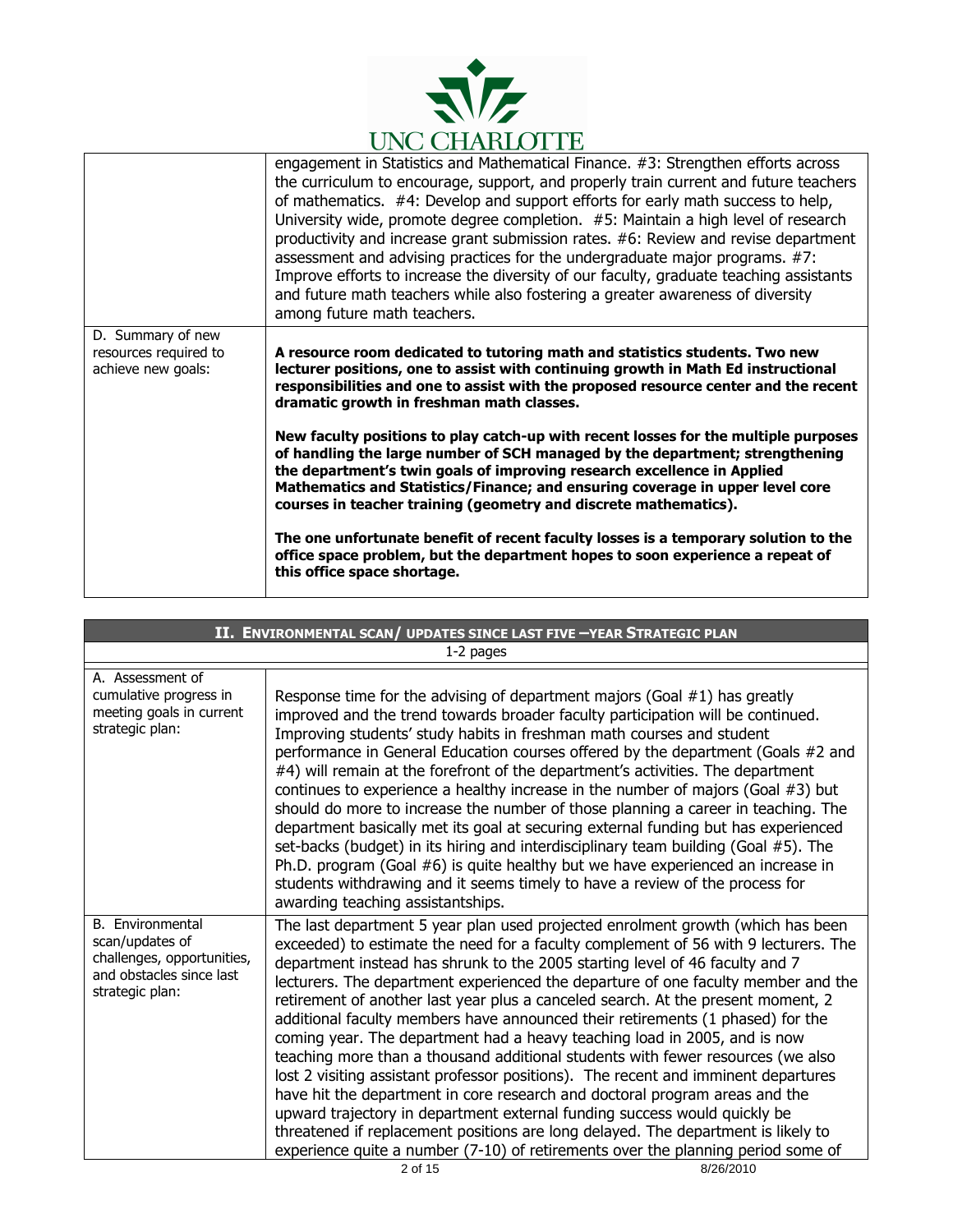

| whom are still very active. Needless to say it is critical to the department's future |
|---------------------------------------------------------------------------------------|
| that these positions are returned. On the other hand, replacements definitely         |
| represent an opportunity for the department to resume its recent successes in top     |
| caliber junior hiring.                                                                |

A. Department Goal #1: Establish a national presence in Stochastic and computational modeling. Promote multi-disciplinary research and applications.

| B. Relationship of goal<br>to next higher reporting<br>unit goal: | COLLEGE GOAL #3: To continue to nurture a culture that embraces and rewards<br>both fundamental and translational research and scholarship.<br>COLLEGE GOAL #2: To educate graduate students so that they are full participants<br>in extending the frontiers of knowledge and are proactive in framing and addressing<br>societal needs.                                                                                                                                                                                                                                                                                                                                                                                                                                                                  |
|-------------------------------------------------------------------|------------------------------------------------------------------------------------------------------------------------------------------------------------------------------------------------------------------------------------------------------------------------------------------------------------------------------------------------------------------------------------------------------------------------------------------------------------------------------------------------------------------------------------------------------------------------------------------------------------------------------------------------------------------------------------------------------------------------------------------------------------------------------------------------------------|
|                                                                   | COLLEGE GOAL #1: To educate undergraduate students in the tradition of the<br>liberal arts with depth of knowledge in a given field, so that they are empowered with<br>knowledge and transferable skills, and a strong sense of values, of ethics, and of the<br>responsibility for civic engagement.                                                                                                                                                                                                                                                                                                                                                                                                                                                                                                     |
| C. Action plans to<br>achieve goal:                               | 1. Develop and introduce a new undergraduate degree in Computational<br>Science with an interdisciplinary focus. Coincidentally, this type of<br>program has been recently identified in the Chronicle of Higher Education<br>as one of the "five majors on the rise". It is a perfect fit for the<br>department's growing core research strength in applied computational and<br>mathematical modeling.                                                                                                                                                                                                                                                                                                                                                                                                   |
|                                                                   | 2. Continue to build on the core strengths in the Applied Mathematics<br>doctoral program to increase the breadth and range of applications of<br>supervised doctoral and postdoctoral research. The department was on a<br>very promising upward trajectory in strategic faculty recruitment that has<br>facilitated multi-disciplined team building in stochastic and multi-scale<br>computational modeling and exploration in emerging areas such as solar<br>energy, nano-photonics and devices, bio-sensors, quantum transport, and<br>Monte-Carlo sampling in chemical reactions. The teams require a range of<br>expertise in areas such as: computation, numerical analysis, probability<br>and stochastic processes, inverse problems, applied analysis,<br>mathematical physics, and statistics. |
|                                                                   | 3. To develop a Center to coordinate more aggressive growth, postdoctoral<br>recruitment and external funding requests in the field of Stochastic and<br>Computational Modeling. This center will help foster a stronger culture of<br>focused interdisciplinary research and transmit department and College<br>support for the fundamental research that is being supported by external<br>funding.                                                                                                                                                                                                                                                                                                                                                                                                      |
| D. Effectiveness                                                  |                                                                                                                                                                                                                                                                                                                                                                                                                                                                                                                                                                                                                                                                                                                                                                                                            |
| measures/methods to                                               | 1. The program should be crafted within a year. Assessment of the program<br>3 of 15<br>8/26/2010                                                                                                                                                                                                                                                                                                                                                                                                                                                                                                                                                                                                                                                                                                          |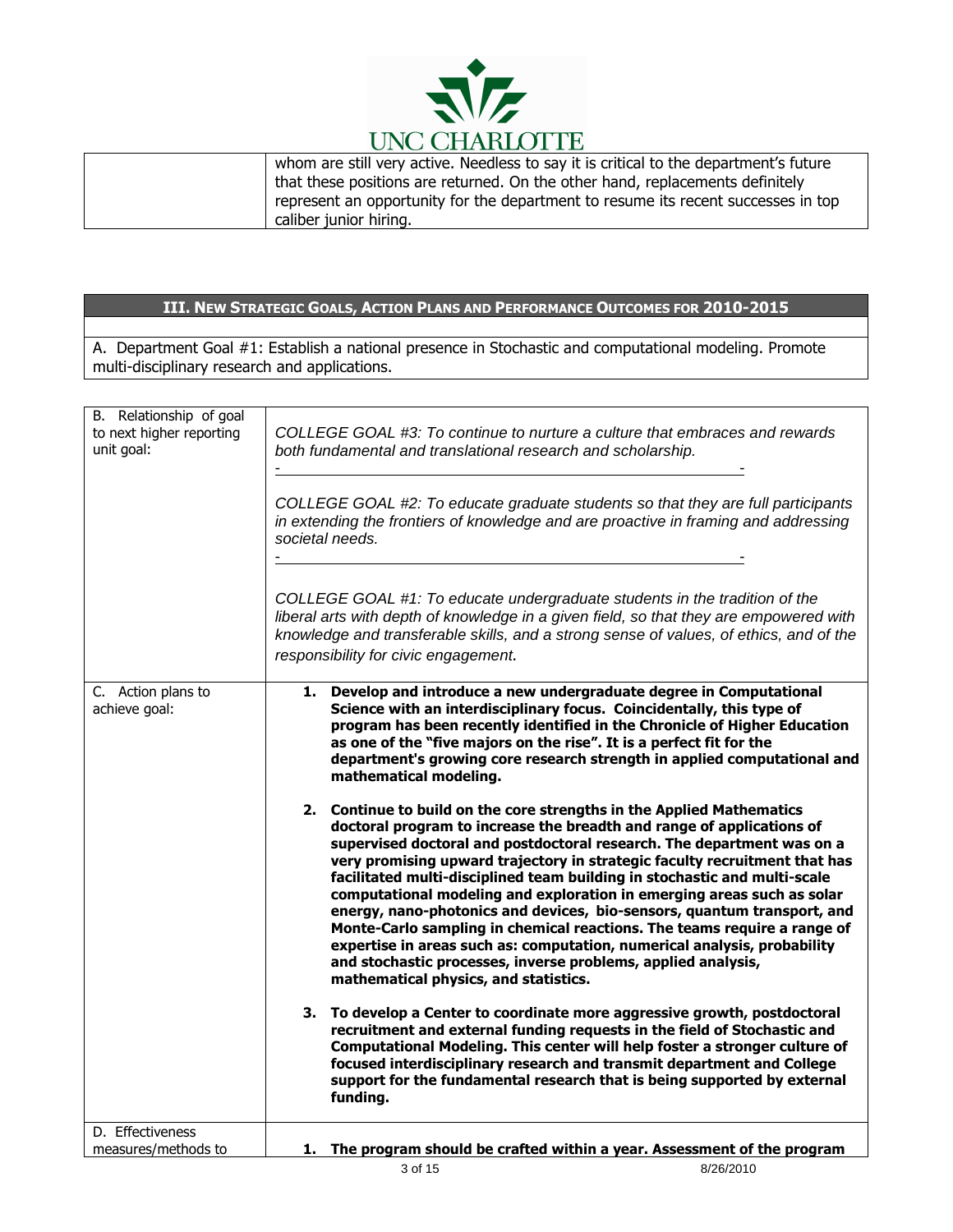

|                                           | CITO CILIMENTILE                                                                                                                                                                                                                                                                                                                                                                                                                                                                |  |
|-------------------------------------------|---------------------------------------------------------------------------------------------------------------------------------------------------------------------------------------------------------------------------------------------------------------------------------------------------------------------------------------------------------------------------------------------------------------------------------------------------------------------------------|--|
| assess outcomes/goal<br>attainment:       | will be discussed by the task force in Goal #6. If approved, the program<br>will of course need to begin graduating students in sufficient number<br>according to system guidelines.                                                                                                                                                                                                                                                                                            |  |
|                                           | 2. and 3. The department will identify a discipline leader/director who will<br>oversee the production of a center proposal and coordination/production<br>of grant submissions. This leader will report annually on the activities that<br>will constitute the (eventual) center's activities. The effectiveness will be<br>measured by active speaker series, publication of papers, the training and<br>graduation of Postdocs and doctoral students, and grant submissions. |  |
| E. Assessment schedule<br>to assess goal: | 1. An annual report to the department chair.                                                                                                                                                                                                                                                                                                                                                                                                                                    |  |
|                                           |                                                                                                                                                                                                                                                                                                                                                                                                                                                                                 |  |
|                                           | 2. and 3. Annual report to department chair and review committee.<br>Assessment of team's resource needs will be reviewed by Chair and<br><b>Advisory committee.</b>                                                                                                                                                                                                                                                                                                            |  |
| F. Person/group<br>responsible:           | 1. The Undergraduate Curriculum committee will elect a faculty member to<br>lead the effort.                                                                                                                                                                                                                                                                                                                                                                                    |  |
|                                           |                                                                                                                                                                                                                                                                                                                                                                                                                                                                                 |  |
|                                           | 2. and 3. The team leader will be recruited by the Chair.                                                                                                                                                                                                                                                                                                                                                                                                                       |  |
| G. Performance                            | Proposal submitted in a timely manner. Students progressing through the<br>1.                                                                                                                                                                                                                                                                                                                                                                                                   |  |
| outcomes for goal:                        | program in a respectable number by year 3 and successfully graduating<br>years 4 and 5.                                                                                                                                                                                                                                                                                                                                                                                         |  |
|                                           | 2. and 3. Suitable activity levels will depend on available resources.<br>Performance expectations will be clarified and reviewed annually. The<br>base level will be established in the first year.                                                                                                                                                                                                                                                                            |  |
| H. Resources Required:                    | The new undergraduate program will not need new resources beyond sustaining<br>the strength of the faculty complement in this area. One new limited enrolment<br>course will be proposed as a capstone experience in computational modeling.                                                                                                                                                                                                                                    |  |
|                                           | The discipline leader will need a course release and a department staff member<br>will devote a portion of her time to provide administrative support.                                                                                                                                                                                                                                                                                                                          |  |
|                                           | The discipline will need new and replacement faculty positions. As the number of<br>postdoctoral participants continues to grow, there will be additional pressure on<br>the office space situation. A seminar room, with computer access, to house<br>research material would be a great help.                                                                                                                                                                                 |  |

| <b>ANNUAL REPORT</b>                                                        |  |  |
|-----------------------------------------------------------------------------|--|--|
|                                                                             |  |  |
| I. Annual progress<br>assessment of<br>performance outcomes:                |  |  |
| J. Follow-up plan to make<br>changes as a result of<br>assessment findings: |  |  |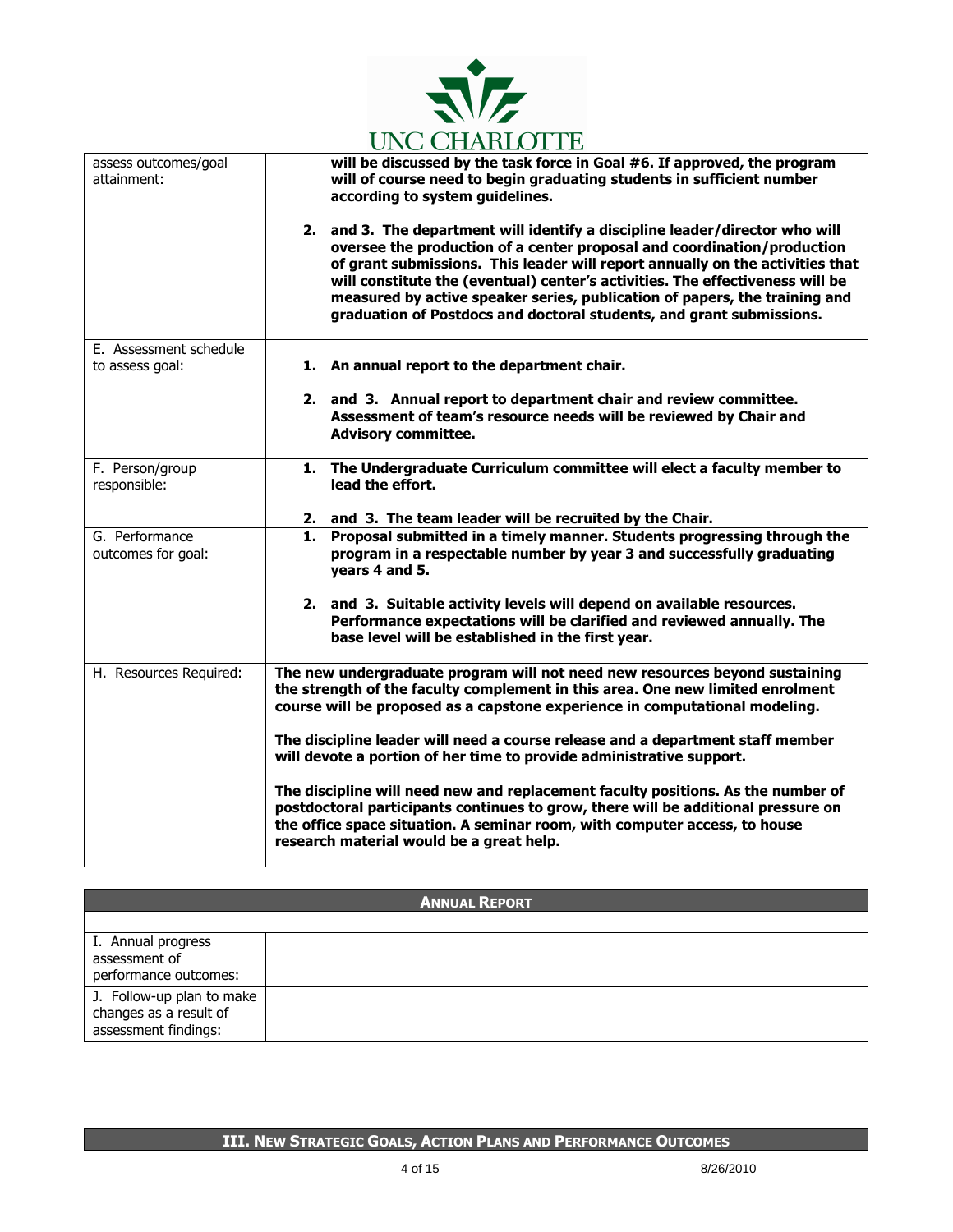

A. Department Goal #2: Nurture and support fundamental and applied research, graduate programming, and community engagement in Statistics and Mathematical Finance.

| B. Relationship of goal                 |                                                                             |                                                                                                                                                                                                                                                                                                                                                                                                                                                                                                                                                                                                                                                                                                                                                                                                                                                                                                                                                                                                                                                         |
|-----------------------------------------|-----------------------------------------------------------------------------|---------------------------------------------------------------------------------------------------------------------------------------------------------------------------------------------------------------------------------------------------------------------------------------------------------------------------------------------------------------------------------------------------------------------------------------------------------------------------------------------------------------------------------------------------------------------------------------------------------------------------------------------------------------------------------------------------------------------------------------------------------------------------------------------------------------------------------------------------------------------------------------------------------------------------------------------------------------------------------------------------------------------------------------------------------|
| to next higher reporting                | COLLEGE GOAL #3: To continue to nurture a culture that embraces and rewards |                                                                                                                                                                                                                                                                                                                                                                                                                                                                                                                                                                                                                                                                                                                                                                                                                                                                                                                                                                                                                                                         |
| unit goal:                              | both fundamental and translational research and scholarship.                |                                                                                                                                                                                                                                                                                                                                                                                                                                                                                                                                                                                                                                                                                                                                                                                                                                                                                                                                                                                                                                                         |
| C. Action plans to<br>achieve goal:     |                                                                             | 1. Introduce a new Minor in Statistics. Such a program will be developed in<br>consultation with several of the social science departments with a view to<br>course sharing to make it more attractive to their majors while at the<br>same time strengthening undergraduate students' grasp of statistics and<br>its increasing role in supporting the intellectual and economic growth of<br>the region. The existing minor in mathematics is a good model as it is a<br>very popular option with Engineering students. Either of these programs<br>should be of interest to students in the Belk College of Business.                                                                                                                                                                                                                                                                                                                                                                                                                                |
|                                         |                                                                             | 2. Maintain and grow the department's commitment to the Masters of<br>Mathematical Finance. Explore opportunities for more internationalization<br>of the program through cooperative programs with foreign universities.<br>Adapt to the changing role of the discipline and recruit both new and<br>replacement faculty.                                                                                                                                                                                                                                                                                                                                                                                                                                                                                                                                                                                                                                                                                                                              |
|                                         |                                                                             | 3. Applied Statistics is also a vital part of the department's doctoral program<br>and students specialize in research in Finance and in Health and medical<br>related research. The department foresees statistics as a rapid growth<br>area because of imminent (and in many ways statistically similar) changes<br>in both the health related industries and finance industries. Statistical<br>methods, analysis, and algorithms will be needed on a wide range of topics<br>including, but not limited to, fraud detection, policy processes, data<br>sharing, large scale audits and analysis. The department's core strengths<br>in statistics straddle the health industry and the financial industry. The<br>department will seek to both focus and expand its commitment to more<br>broad-based statistical consulting activities, to increase conversations<br>with other units on campus that have a statistics component to their<br>research, and seek to recruit applied statisticians to address these critical<br>contemporary issues. |
|                                         |                                                                             | 4. Consistent with the above mentioned anticipated rapid growth in the<br>demand for applications of statistics at the research level, the department<br>will look to formally recreate and staff a Statistical Consulting center. In<br>the interim a department discipline leader will continue to assist with<br>engagement in regional and university research collaborators.                                                                                                                                                                                                                                                                                                                                                                                                                                                                                                                                                                                                                                                                       |
| D. Effectiveness<br>measures/methods to |                                                                             | 1. The Minor in Statistics will be effective but the number of students                                                                                                                                                                                                                                                                                                                                                                                                                                                                                                                                                                                                                                                                                                                                                                                                                                                                                                                                                                                 |
| assess outcomes/goal<br>attainment:     |                                                                             | completing the minor and enrolled in the relevant courses will be<br>monitored.                                                                                                                                                                                                                                                                                                                                                                                                                                                                                                                                                                                                                                                                                                                                                                                                                                                                                                                                                                         |
|                                         |                                                                             | 2. The Masters in Mathematical Finance is assessed and reported on by the<br>director of this interdisciplinary program. The department will consult with<br>the program committee to assess how effectively it is supporting its share<br>of the program core. The measures will be the effectiveness of faculty<br>instruction in the program and the fit of faculty expertise to the evolving<br>subject content.                                                                                                                                                                                                                                                                                                                                                                                                                                                                                                                                                                                                                                    |
|                                         |                                                                             | 3. and 4. A discipline leader will be responsible to more visibly coordinate<br>the department's community engagement with regional institutions (such                                                                                                                                                                                                                                                                                                                                                                                                                                                                                                                                                                                                                                                                                                                                                                                                                                                                                                  |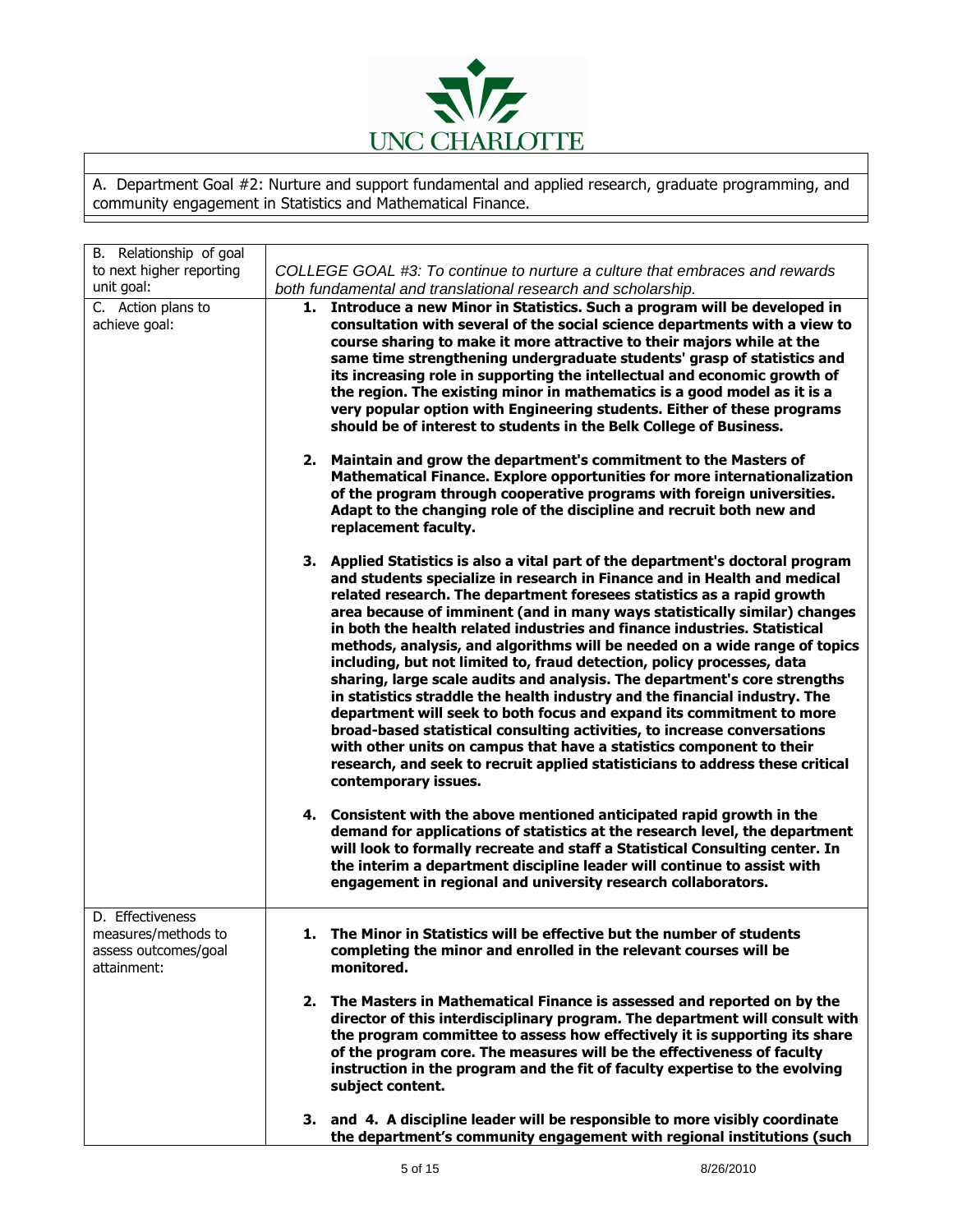

|                        | ono chango i na                                                                                                                                               |
|------------------------|---------------------------------------------------------------------------------------------------------------------------------------------------------------|
|                        | as CMC) and with other departments and colleges. Annual reporting will<br>inform the department of activities and areas that will need strengthening.         |
| E. Assessment schedule |                                                                                                                                                               |
| to assess goal:        | 1. Annual count of how many students graduate with the minor (frequently<br>students do not declare the math minor until nearly the moment they<br>graduate). |
|                        | 2. Annual reporting of the program and the department.                                                                                                        |
|                        | 3. and 4. Annual report by the discipline leader to the Chair and the<br>department review committee.                                                         |
| F. Person/group        |                                                                                                                                                               |
| responsible:           | 1. Undergraduate coordinator.                                                                                                                                 |
|                        | The department's Math Finance committee and the Program Director.<br>2.                                                                                       |
|                        | 3. and 4. The Chair and the selected discipline leader.                                                                                                       |
| G. Performance         |                                                                                                                                                               |
| outcomes for goal:     |                                                                                                                                                               |
|                        |                                                                                                                                                               |
| H. Resources Required: |                                                                                                                                                               |

| <b>ANNUAL REPORT</b>                                                        |  |
|-----------------------------------------------------------------------------|--|
|                                                                             |  |
| I. Annual progress<br>assessment of<br>performance outcomes:                |  |
| J. Follow-up plan to make<br>changes as a result of<br>assessment findings: |  |

A. Department Goal #3: Strengthen efforts across the curriculum to encourage, support, and properly train current and future teachers of mathematics.

| B. Relationship of goal<br>to next higher reporting<br>unit goal: | COLLEGE GOAL #1: To educate undergraduate students in the tradition of the<br>liberal arts with depth of knowledge in a given field, so that they are empowered with<br>knowledge and transferable skills, and a strong sense of values, of ethics, and of the<br>responsibility for civic engagement.                                                                                                                                                                                              |
|-------------------------------------------------------------------|-----------------------------------------------------------------------------------------------------------------------------------------------------------------------------------------------------------------------------------------------------------------------------------------------------------------------------------------------------------------------------------------------------------------------------------------------------------------------------------------------------|
| C. Action plans to<br>achieve goal:                               | Across the department's programs, we are committed to training future teachers,<br>from elementary and middle grades through high school and regional colleges.<br>Each of these is important and each draws on different strengths within the<br>department that must be maintained. A sizable number of department majors are<br>preparing to be "much in demand" high school math teachers and need both core<br>upper level mathematics and statistics courses as well as math teaching methods |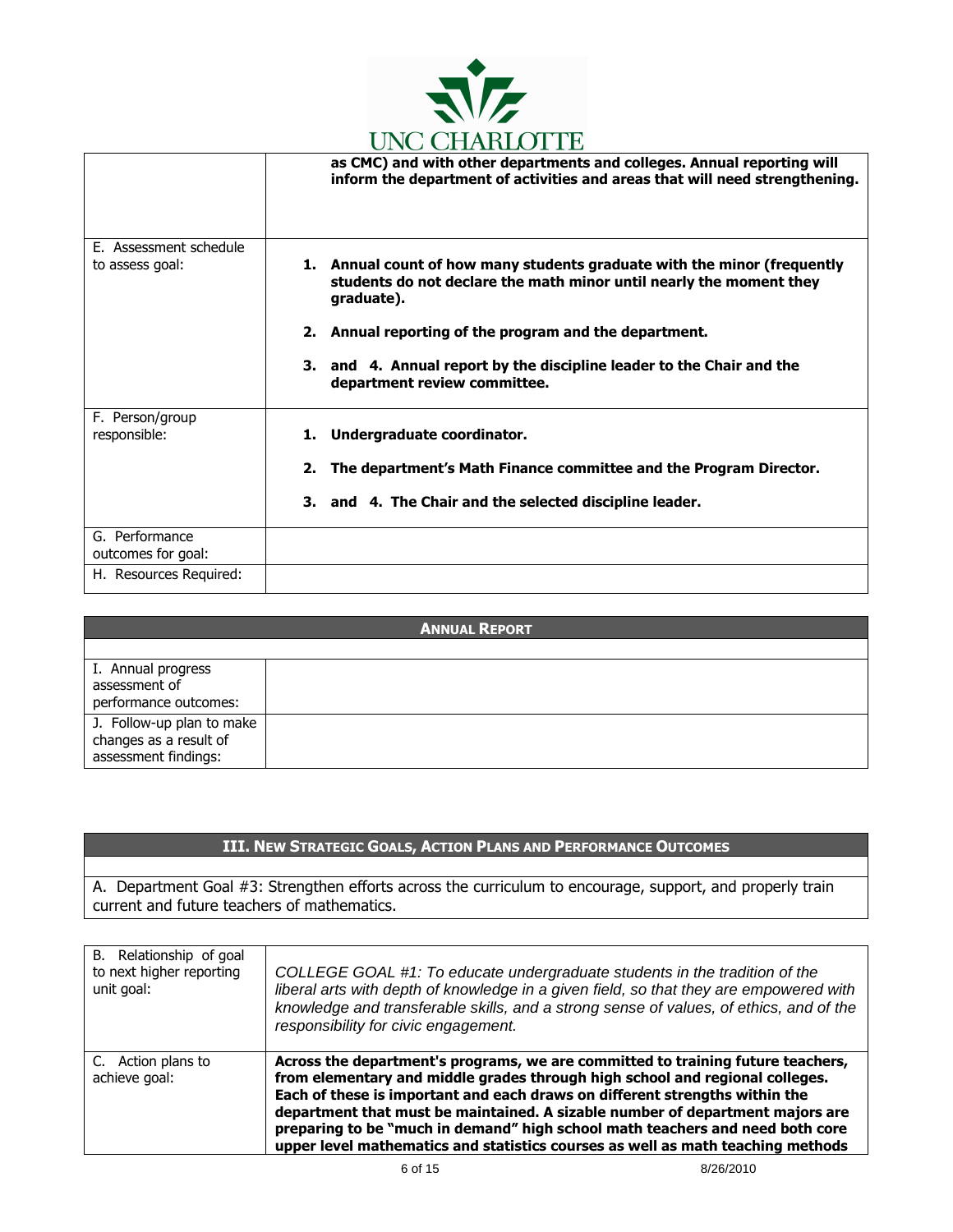

|                                                                 | <b>CITY CHANGEOI TH</b>                                                                                                                                                                                                                                                                                                                                                                                                                                                                                                                                                                                                                                                         |
|-----------------------------------------------------------------|---------------------------------------------------------------------------------------------------------------------------------------------------------------------------------------------------------------------------------------------------------------------------------------------------------------------------------------------------------------------------------------------------------------------------------------------------------------------------------------------------------------------------------------------------------------------------------------------------------------------------------------------------------------------------------|
|                                                                 | courses. Recent faculty losses need to be filled.                                                                                                                                                                                                                                                                                                                                                                                                                                                                                                                                                                                                                               |
|                                                                 | 1. Recruit a new lecturer or possibly faculty member to support the delivery<br>the math methods courses for the training of elementary and middle<br>grades teachers.                                                                                                                                                                                                                                                                                                                                                                                                                                                                                                          |
|                                                                 | 2. Maintain adequate faculty strength to sustain our contributions in each of<br>the Graduate programs in Mathematics Education. Graduates of the<br>department's masters, and even its doctoral program, are recruited by<br>regional Colleges. The special Masters in Mathematics Education is popular<br>with regional teachers as a part-time program to increase their profile and<br>their enthusiasm. Most recently, the department is an active partner in the<br>doctoral program in Curriculum and Instruction and is training future<br>mathematics leaders for regional school systems. The departure of David<br>Royster was a big loss to each of these programs. |
|                                                                 | 3. Encourage and explore greater coordination between senior projects and<br>undergraduate research opportunities. Faculty with research interests in<br>the core required areas for teachers (algebra, geometry and discrete<br>mathematics) would be particularly suitable to engage these students in<br>meaningful explorations of these topics to experience the spirit of inquiry.                                                                                                                                                                                                                                                                                        |
|                                                                 | 4. Seek opportunities for future teachers to obtain practical experience<br>through tutoring and small group workshops in the department's planned<br>resource room (goal #4).                                                                                                                                                                                                                                                                                                                                                                                                                                                                                                  |
|                                                                 | More closely monitor the effectiveness of, and increase the advising /<br>5.<br>recruitment efforts for, the specially designated and enhanced sections of<br>calculus that are designed to recruit and nurture students interested in a<br>middle grades or high school math careers.                                                                                                                                                                                                                                                                                                                                                                                          |
| D. Effectiveness<br>measures/methods to<br>assess outcomes/goal | 1. The goal is to retain the ability to staff the teacher training courses in<br>mathematics education.                                                                                                                                                                                                                                                                                                                                                                                                                                                                                                                                                                         |
| attainment:                                                     | 2. Again the goal is to be able to staff the necessary courses and to have<br>qualified faculty to supervise graduate students.                                                                                                                                                                                                                                                                                                                                                                                                                                                                                                                                                 |
|                                                                 | 3. The quality of senior projects is regularly assessed by the Undergraduate<br>coordinator. This will be continued and the extent to which a project<br>qualifies as undergraduate research will be noted and reported in annual<br>report.                                                                                                                                                                                                                                                                                                                                                                                                                                    |
|                                                                 | 4. The goal will be to interest and engage talented a number of students in<br>this mutually rewarded activity. The measures will be the number of<br>student-hours recruited and feedback from students served and students<br>tutoring.                                                                                                                                                                                                                                                                                                                                                                                                                                       |
|                                                                 | 5. A survey will become a regular part of the delivery of these sections.                                                                                                                                                                                                                                                                                                                                                                                                                                                                                                                                                                                                       |
| E. Assessment schedule<br>to assess goal:                       | Each semester each of the above Action plans will be reviewed.                                                                                                                                                                                                                                                                                                                                                                                                                                                                                                                                                                                                                  |
| F. Person/group<br>responsible:                                 | 1. The chair and the Math Ed coordinator                                                                                                                                                                                                                                                                                                                                                                                                                                                                                                                                                                                                                                        |
|                                                                 | 2. The chair and the Math Ed coordinator                                                                                                                                                                                                                                                                                                                                                                                                                                                                                                                                                                                                                                        |
|                                                                 | The Undergraduate Coordinator<br>з.                                                                                                                                                                                                                                                                                                                                                                                                                                                                                                                                                                                                                                             |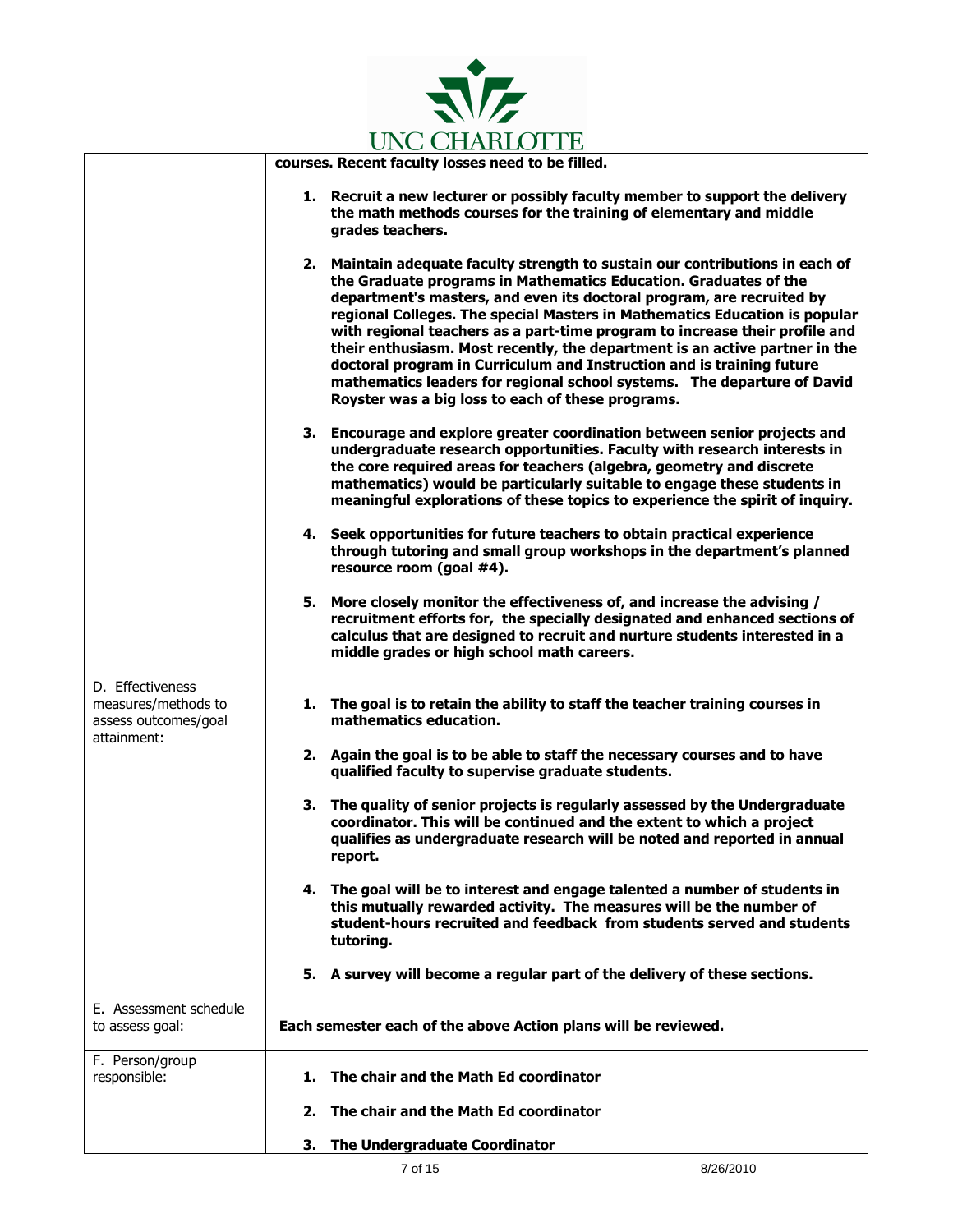

|                        | 4. The Associate Chair (will have overall responsibility for the resource<br>center)                                                                                                                                                                                           |
|------------------------|--------------------------------------------------------------------------------------------------------------------------------------------------------------------------------------------------------------------------------------------------------------------------------|
|                        | 5. The Undergraduate Coordinator and the instructor of the course.                                                                                                                                                                                                             |
| G. Performance         |                                                                                                                                                                                                                                                                                |
| outcomes for goal:     | 1. All students needing the course each semester should be able to enroll<br>without raising class sizes in these traditionally 25-30 seat courses.                                                                                                                            |
|                        | 2. Steady production of Masters of Math Ed graduates and supervision of 5-<br>10 doctoral students in C&I.                                                                                                                                                                     |
|                        | 3. Consistent high quality of senior projects with 2 or 3 per year rising to the<br>level of undergraduate research.                                                                                                                                                           |
|                        | 4. Participation in tutoring and leading small group workshops by about 5-10<br>students per semester.                                                                                                                                                                         |
|                        | 5. A full class of 30-35 students committed to a future teaching career.                                                                                                                                                                                                       |
| H. Resources Required: | We anticipate needing another Lecturer and a faculty member specifically in Math<br>Ed. One or more faculty appointments in Algebra/Geometry or Discrete Math to<br>regularly teach these core courses and to contribute to the general research<br>mission of the department. |

| <b>ANNUAL REPORT</b>                                                        |  |  |
|-----------------------------------------------------------------------------|--|--|
|                                                                             |  |  |
| I. Annual progress<br>assessment of<br>performance outcomes:                |  |  |
| J. Follow-up plan to make<br>changes as a result of<br>assessment findings: |  |  |

A. Department Goal #4: Develop and support efforts for early math success which we contend will significantly help University wide to promote degree completion.

| B. Relationship of goal<br>to next higher reporting<br>unit goal: | COLLEGE GOAL #6: To support all students' academic success, retention and<br>timely completion of requirements.                                                                                                                              |           |
|-------------------------------------------------------------------|----------------------------------------------------------------------------------------------------------------------------------------------------------------------------------------------------------------------------------------------|-----------|
| Action plans to<br>C.<br>achieve goal:                            | Develop and staff a dedicated multi-purpose Math resource room for<br>student drop-in.<br>Mathematics is one of the most loved of the traditional liberal arts and the<br>department is firmly committed to empowering all students with the |           |
|                                                                   | 8 of 15                                                                                                                                                                                                                                      | 8/26/2010 |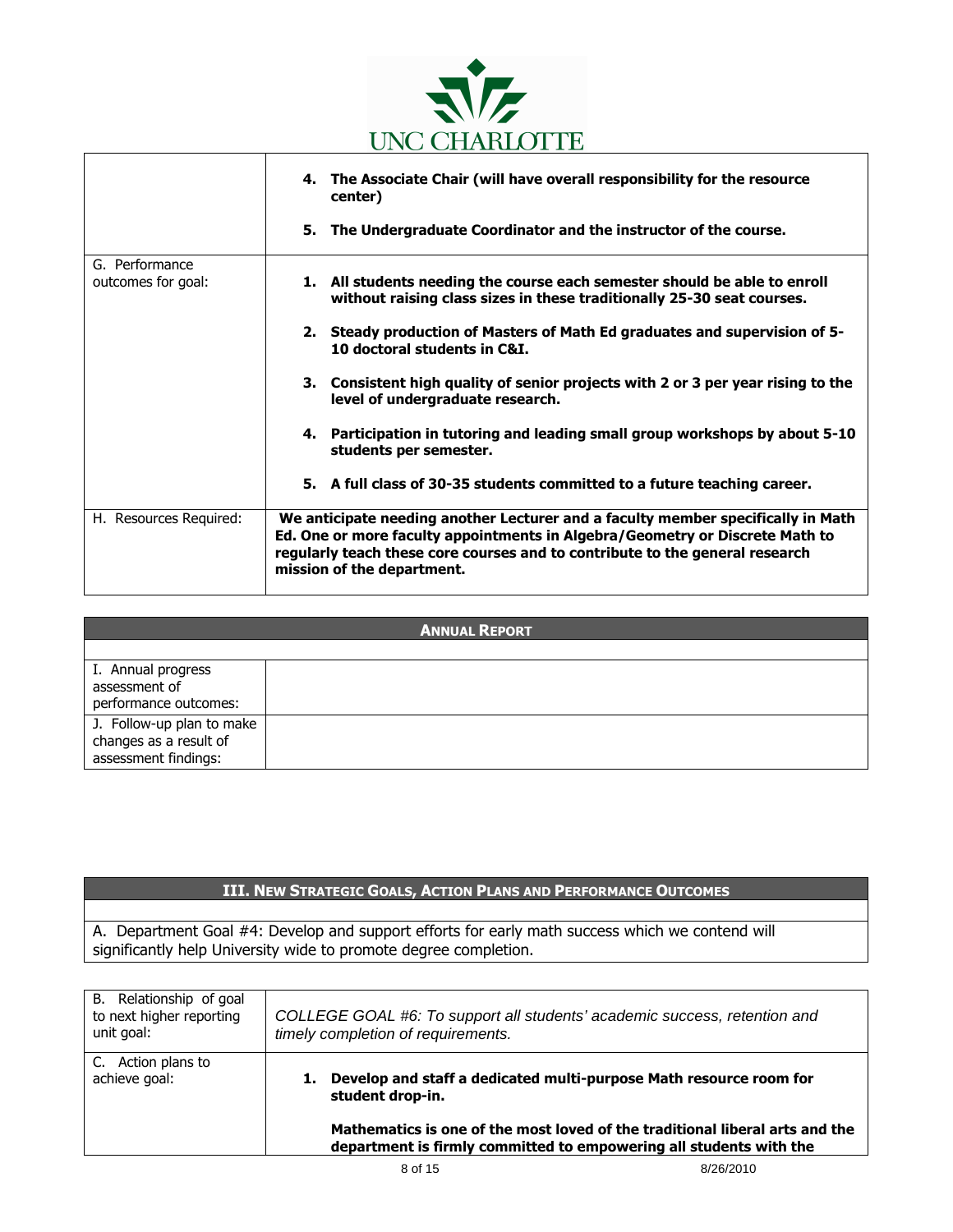

**knowledge of this most basic and highly transferable skill set. The department is responsible for delivering freshman mathematics and statistics courses as a core general education requirement for all entering freshman and most transfer students. As a rough count in the Fall 2009 semester, this was a total of 6200 students and we will see a similar number in our Spring freshman classes. The department will continue its ever evolving efforts at student retention in these critical classes. The department has recently been forced to expand class sizes in most of these classes and is concerned that some adverse effects are inevitable. As resources are restored class sizes will be reduced to more manageable levels. In recognition of the inevitable continuation of tight resources, the department will seek to help manage this situation by expanding the availability of supplemental resources. Most desirable would be the development of a dedicated resource room for student drop-in. The department envisions having a member of the instructional staff (preferably a new lecturer) taking on the responsibilities of managing the center and overseeing its staffing with qualified senior undergraduates and graduate students. This center would work in partnership with classroom instructors to facilitate a needed increase in student attention to assigned homework. The center could also be used for proctoring make-up assignments and quizzes which can be used to give students that second-chance that can be a real jump-start to future success.** 

**2. Calculus Plus: the department will aggressively continue its curriculum enrichment project in the Calculus sequence. Webwork has become a mainstay of Calculus I and II, and, to a great extent, is assisting in the delivery of Pre-calculus and Calculus III. The department's goal is to enrich the webwork experience by suffusing it with integrated instructional videos and hyper-linked lecture notes. The recognition of the important retention role that effective training in Calculus plays in so many majors has kept the effective delivery of this course (even with diminishing instructional resources) as one of the highest department priorities. Efforts will be made to seek external funding opportunities to support some of these curricular developments.** 

#### **3. Develop an on-line tutoring service.**

**While personal contact with students is critical for many, some students may benefit from the availability of an on-line substitute. Communicating mathematics electronically still remains a challenge - especially for the students -- but technology is catching up. In addition, the department's widespread adoption of the Webwork on-line homework system is providing a common language for communication that students are mastering without much trouble. The department will explore the feasibility of supplementing on-site tutoring with an electronic alternative. Resources and training would be needed to provide a reliable service. The goal for this and the on-site resource is to have the expert help available to the students when they are most ready to learn from it -- during the intense moments of determination and desperation that we all feel when confronting a challenging math problem.** 

D. Effectiveness measures/methods to assess outcomes/goal attainment: **1. The effectiveness of the center would be based on the number of students being served and regular surveys of student and instructor satisfaction. DFW rates in the supported courses will be closely monitored with the**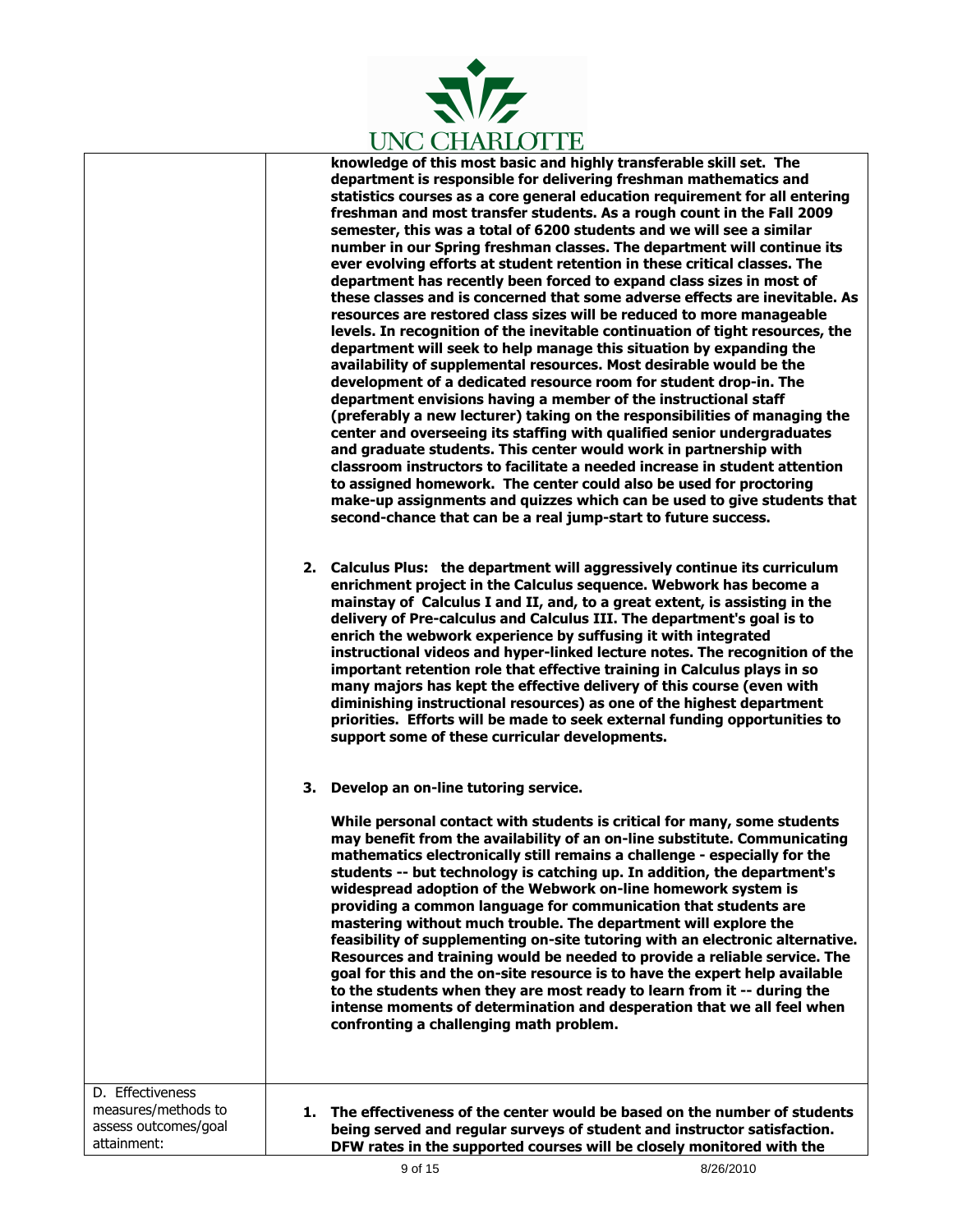

|                                           | UNU UHANLUI I L                                                                                                                                                                                                                                                   |  |
|-------------------------------------------|-------------------------------------------------------------------------------------------------------------------------------------------------------------------------------------------------------------------------------------------------------------------|--|
|                                           | expectation that they will be steady or continue to fall.                                                                                                                                                                                                         |  |
|                                           | 2. The Calculus Plus proposal would be assessed based on instructor and<br>student feedback, and on the on-going assessment of overall student<br>performance in the course sequence.                                                                             |  |
|                                           | 3. Student participation and feedback would be monitored, as well as<br>feedback from those doing the tutoring for their sense of effectiveness and<br>efficiency.                                                                                                |  |
| E. Assessment schedule<br>to assess goal: | Each of these action plans would be assessed each semester.                                                                                                                                                                                                       |  |
| F. Person/group<br>responsible:           | The Associate Chair and the Chair.                                                                                                                                                                                                                                |  |
| G. Performance<br>outcomes for goal:      | The performance outcomes expectations will be developed and clarified as the<br>plans are implemented and grown in scope.                                                                                                                                         |  |
| H. Resources Required:                    | 1. An increase in the part-time budget to fund the increase in tutoring hours.<br>A lecturer position to oversee the operations of the center and to assist<br>with the ever increasing number of students enrolled in the demanding<br><b>Calculus sequence.</b> |  |
|                                           | 2. The project has gotten off to a start with some funding from General<br>Admin and the Provost's office. The department will continue this<br>important development but will seek modest additional funding through<br>competitive grants programs.             |  |
|                                           | 3. Some GTA effort would be diverted to this project. The computer resources<br>would be coincident with the crucial need to maintain a high-end<br>functioning web server for the Webwork project.                                                               |  |

| <b>ANNUAL REPORT</b>                           |  |  |
|------------------------------------------------|--|--|
|                                                |  |  |
| I. Annual progress<br>assessment of            |  |  |
| performance outcomes:                          |  |  |
| J. Follow-up plan to make                      |  |  |
| changes as a result of<br>assessment findings: |  |  |
|                                                |  |  |

A. Department Goal #5: Maintain a high level of research productivity and increase grant submission rates.

| B. Relationship of goal<br>to next higher reporting<br>unit goal: | COLLEGE GOAL #3: To continue to nurture a culture that embraces and rewards<br>both fundamental and translational research and scholarship.           |           |
|-------------------------------------------------------------------|-------------------------------------------------------------------------------------------------------------------------------------------------------|-----------|
| C. Action plans to                                                | 1. The department advocates maintaining and growing a faculty with strong<br>core strengths with an applied focus that is adaptive and responsive. We |           |
|                                                                   | 10 of $15$                                                                                                                                            | 8/26/2010 |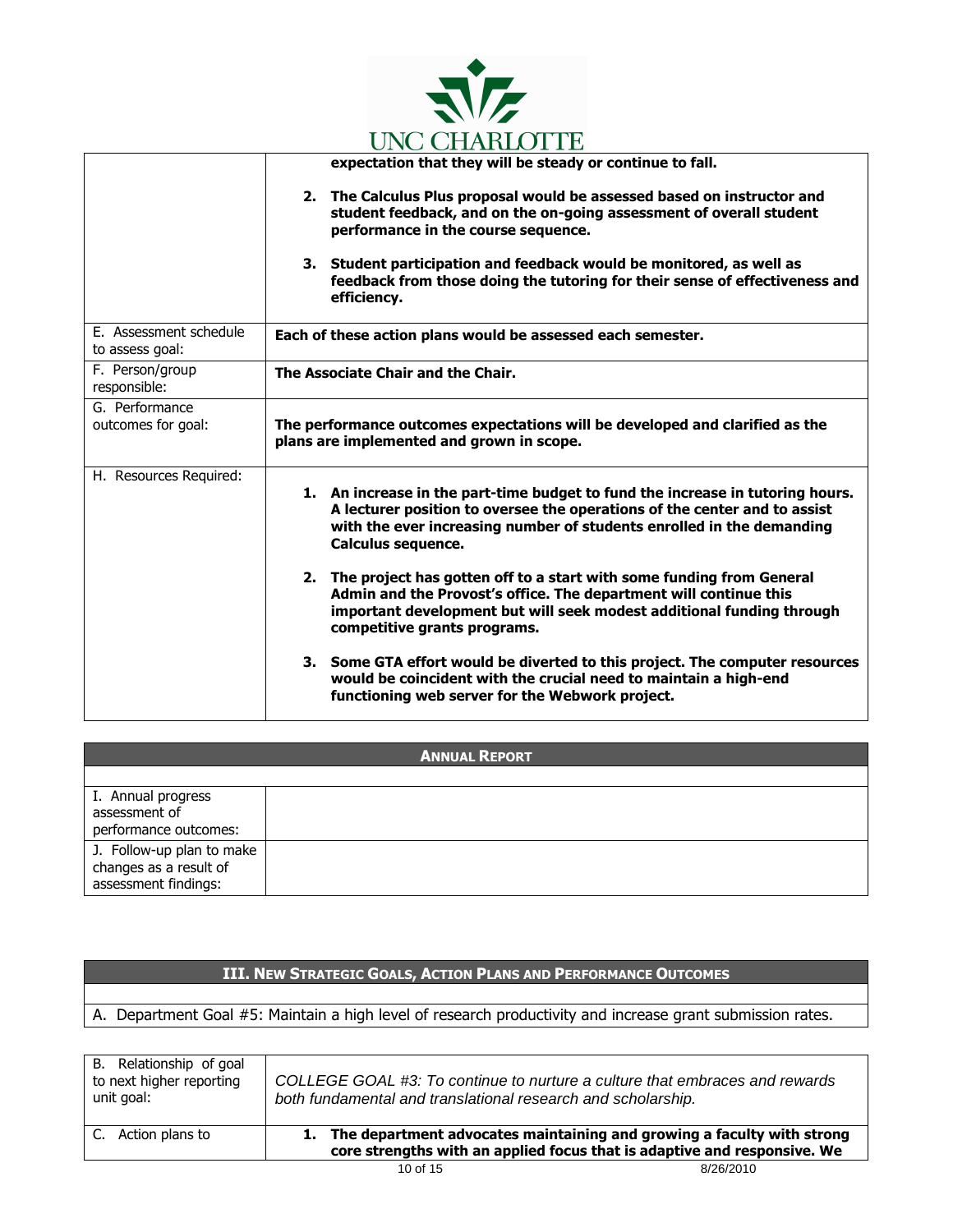

|                                                                                |                                                              | UNG CITANIO I I L                                                                                                                                                                                                                                                                                                                                                                                                                     |
|--------------------------------------------------------------------------------|--------------------------------------------------------------|---------------------------------------------------------------------------------------------------------------------------------------------------------------------------------------------------------------------------------------------------------------------------------------------------------------------------------------------------------------------------------------------------------------------------------------|
| achieve goal:                                                                  |                                                              | will identify and rank key areas for recruitment that will support and<br>bridge existing strengths and replace critical losses to sustain strength in<br>core courses.                                                                                                                                                                                                                                                               |
|                                                                                |                                                              | 2. Continue, and increase, the practice of faculty engagement in research and<br>graduate education with other units. More effort at maintaining an<br>informative department website (as well as better participation in the<br>College site) regarding faculty research interests and accomplishments<br>with a view to serving as a starting contact for possible external<br>collaborations.                                      |
|                                                                                |                                                              | 3. Promote and sustain the many active department seminars to help<br>maintain the culture of research and doctoral training that permeates the<br>department. The active seminars include: Probability, Mathematical<br>Physics, Computational Math, Carolina Topology, Algebra, Statistics,<br>Statistical Finance, Numerical Analysis, Analysis. It is an important goal to<br>maintain a critical mass in each of these seminars. |
|                                                                                |                                                              | 4. Restore a workload policy (as resources permit) that properly<br>accommodates the time demands that a productive research and graduate<br>student training program requires.                                                                                                                                                                                                                                                       |
| D. Effectiveness<br>measures/methods to<br>assess outcomes/goal<br>attainment: |                                                              | 1. The development of, and maintenance of, a clear medium to long range<br>staffing plan that secures wide-spread department support and the<br>College's support for position requests.                                                                                                                                                                                                                                              |
|                                                                                |                                                              | 2. An accurate and informative representation of department strengths<br>which is easily accessible to the casual website visitor.                                                                                                                                                                                                                                                                                                    |
|                                                                                |                                                              | 3. The frequency with which the seminars meet and the participation of the<br>appropriate faculty and graduate students.                                                                                                                                                                                                                                                                                                              |
|                                                                                |                                                              | 4. Resources permitting, a workload policy that is balanced and allows or<br>encourages the research active faculty to do their work. The measures will<br>be that classes get taught and papers get published.                                                                                                                                                                                                                       |
| E. Assessment schedule<br>to assess goal:                                      |                                                              | 1. Annual review                                                                                                                                                                                                                                                                                                                                                                                                                      |
|                                                                                | 2.                                                           | On-going.                                                                                                                                                                                                                                                                                                                                                                                                                             |
|                                                                                |                                                              | 3. Annual reporting time.                                                                                                                                                                                                                                                                                                                                                                                                             |
|                                                                                |                                                              | 4. Annual report.                                                                                                                                                                                                                                                                                                                                                                                                                     |
| F. Person/group<br>responsible:                                                |                                                              | The chair, the DRC and the Advisory Committee.                                                                                                                                                                                                                                                                                                                                                                                        |
| G. Performance<br>outcomes for goal:                                           |                                                              | An increase to \$1.3M per year in external support; average of 2 annual<br>publications per faculty member on research workload track                                                                                                                                                                                                                                                                                                 |
| H. Resources Required:                                                         | What else, positions returned and new positions as possible. |                                                                                                                                                                                                                                                                                                                                                                                                                                       |

|                    | <b>ANNUAL REPORT</b> |           |
|--------------------|----------------------|-----------|
|                    |                      |           |
| I. Annual progress |                      |           |
|                    | 11 of 15             | 8/26/2010 |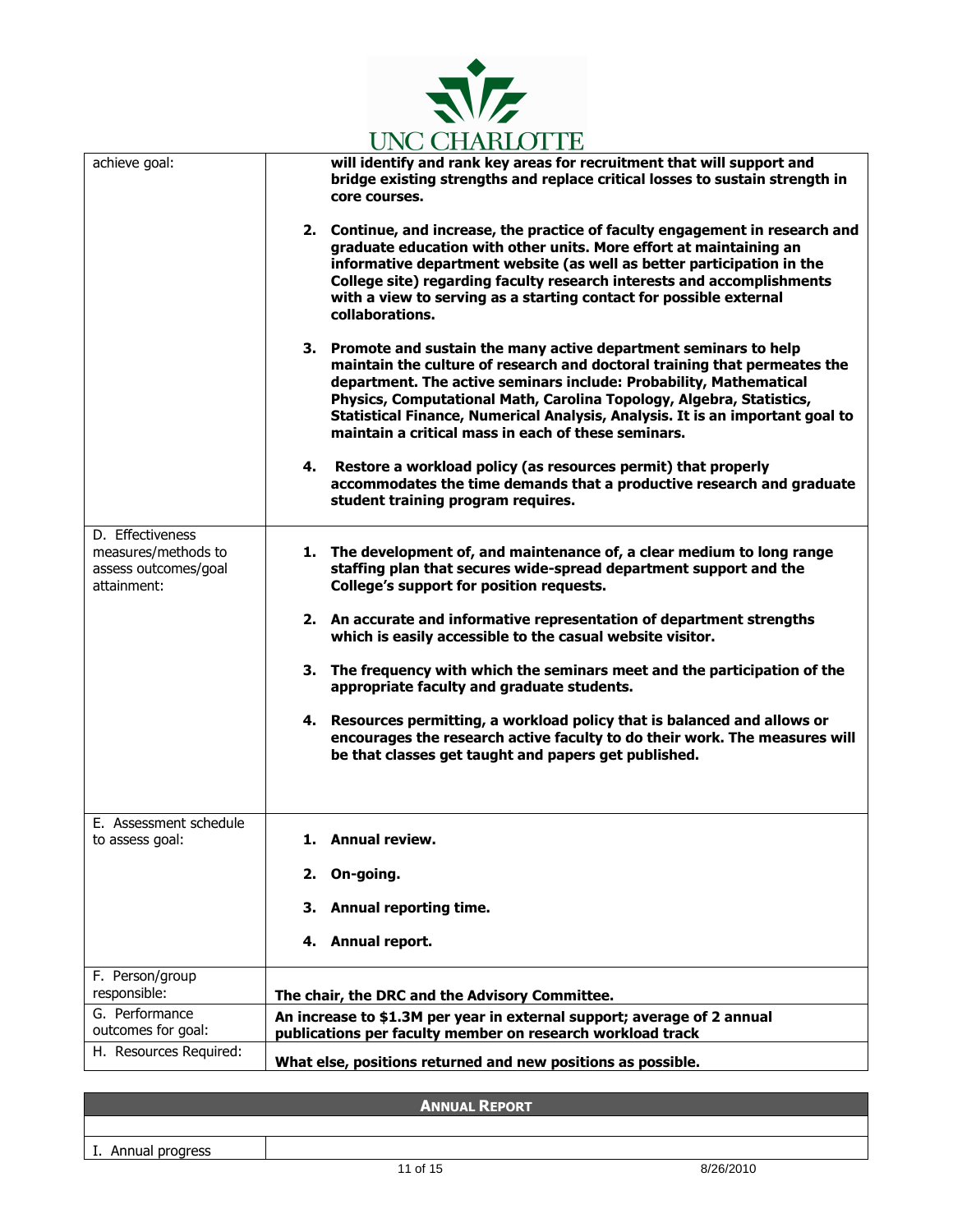

| assessment of<br>performance outcomes: |  |
|----------------------------------------|--|
|                                        |  |
| J. Follow-up plan to make              |  |
| changes as a result of                 |  |
| assessment findings:                   |  |

|                                                                                                                                |                                                                                                                                                                                                               |                                      | III. NEW STRATEGIC GOALS, ACTION PLANS AND PERFORMANCE OUTCOMES                                                                       |                                                                                                                                                                                                                                                                                                                  |
|--------------------------------------------------------------------------------------------------------------------------------|---------------------------------------------------------------------------------------------------------------------------------------------------------------------------------------------------------------|--------------------------------------|---------------------------------------------------------------------------------------------------------------------------------------|------------------------------------------------------------------------------------------------------------------------------------------------------------------------------------------------------------------------------------------------------------------------------------------------------------------|
|                                                                                                                                |                                                                                                                                                                                                               |                                      |                                                                                                                                       |                                                                                                                                                                                                                                                                                                                  |
| A. Department Goal #6: Review and revise department assessment and advising practices for the<br>undergraduate major programs. |                                                                                                                                                                                                               |                                      |                                                                                                                                       |                                                                                                                                                                                                                                                                                                                  |
|                                                                                                                                |                                                                                                                                                                                                               |                                      |                                                                                                                                       |                                                                                                                                                                                                                                                                                                                  |
| B. Relationship of goal<br>to next higher reporting<br>unit goal:                                                              | COLLEGE GOAL #8: to foster a self-reflective community of educators who<br>continuously examine their processes and assess practices in all aspects of teaching<br>and research to ensure effective outcomes. |                                      |                                                                                                                                       |                                                                                                                                                                                                                                                                                                                  |
|                                                                                                                                |                                                                                                                                                                                                               | responsibility for civic engagement. |                                                                                                                                       | COLLEGE GOAL #1: To educate undergraduate students in the tradition of the<br>liberal arts with depth of knowledge in a given field, so that they are empowered with<br>knowledge and transferable skills, and a strong sense of values, of ethics, and of the                                                   |
| C. Action plans to<br>achieve goal:                                                                                            |                                                                                                                                                                                                               | get to work on recommendations.      | plans in this area (broadly conceived). We are not convinced that                                                                     | 1. Advising our majors? The department is not ready just yet to formulate its<br>"advising" in the student services sense of the word is where our students<br>need increased support. We see the need as real and more closely aligned<br>to academic achievement and we will create a department task force to |
|                                                                                                                                |                                                                                                                                                                                                               | department's efforts at advising.    | 2. Examine the department's assessment plan for each of the Major<br>added to the charge of the task force which will be studying the | programs in a more holistic light to ensure that each critical core skill is<br>sure to be experienced and mastered by each graduate. This work will be                                                                                                                                                          |
|                                                                                                                                |                                                                                                                                                                                                               |                                      | instructions: "come to class; do your homework".                                                                                      | 3. Expand the scope of responsibilities for course leaders for large multi-<br>sectioned courses beyond holding course meetings. Prepare and distribute<br>more comprehensive sets of course instructions including the critical                                                                                 |
| D. Effectiveness<br>measures/methods to<br>assess outcomes/goal<br>attainment:                                                 |                                                                                                                                                                                                               |                                      | 1. The task force must be formed and move swiftly to make                                                                             | recommendations. The effectiveness measure at the outset will be by<br>faculty consensus on the value of the recommendations. The task force<br>will be expected to also recommend assessment measures and methods.                                                                                              |
|                                                                                                                                | 2.                                                                                                                                                                                                            |                                      |                                                                                                                                       | The department's current method of assessing learning outcomes in the<br>major will be studied and broadened to be a more comprehensive measure                                                                                                                                                                  |
|                                                                                                                                |                                                                                                                                                                                                               | 12 of 15                             |                                                                                                                                       | 8/26/2010                                                                                                                                                                                                                                                                                                        |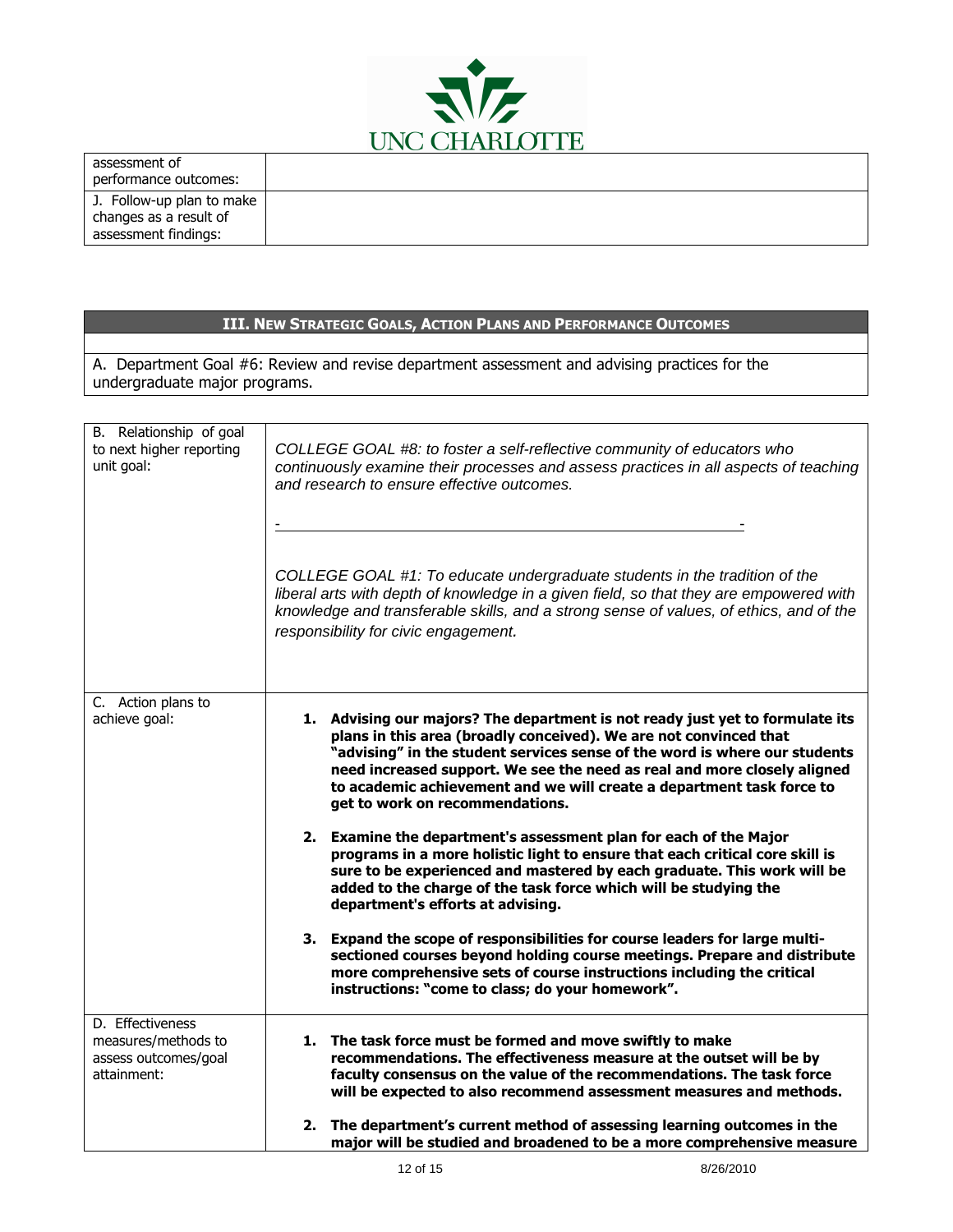

|                        | <u>Cive Cilimac i il</u>                                                                                                                      |
|------------------------|-----------------------------------------------------------------------------------------------------------------------------------------------|
|                        | to address the growing sense among the faculty that some important core<br>concepts are not being met by the core requirements.               |
|                        | 3. Instructor feedback will be sought to measure the sense that they feel<br>they are being guided and supported by the department structure. |
| E. Assessment schedule | The task force and its recommendations will be assessed annually. The                                                                         |
| to assess goal:        | effectiveness of course leaders will be assessed each semester.                                                                               |
| F. Person/group        |                                                                                                                                               |
| responsible:           | The department Advisory committee and the department curriculum committee.                                                                    |
| G. Performance         | Clear satisfaction of the advising system by department majors. A well articulated                                                            |
| outcomes for goal:     | assessment plan for learning outcomes of department majors that addresses all                                                                 |
|                        | identified core concepts.                                                                                                                     |
| H. Resources Required: | none                                                                                                                                          |

| <b>ANNUAL REPORT</b>                                                        |  |  |
|-----------------------------------------------------------------------------|--|--|
|                                                                             |  |  |
| I. Annual progress<br>assessment of<br>performance outcomes:                |  |  |
| J. Follow-up plan to make<br>changes as a result of<br>assessment findings: |  |  |

A. Department Goal #7: Improve efforts to increase the diversity of our faculty, graduate teaching assistants and future math teachers while also fostering a greater awareness of diversity among future math teachers.

| B. Relationship of goal<br>to next higher reporting<br>unit goal: |                                                                         | diversity and inclusiveness as part of its identity.                                                                                                                                                                                                                                           | COLLEGE GOAL #9: To sustain and enhance an academic culture that sees                                                                                                                                                                                                                                                                                                         |
|-------------------------------------------------------------------|-------------------------------------------------------------------------|------------------------------------------------------------------------------------------------------------------------------------------------------------------------------------------------------------------------------------------------------------------------------------------------|-------------------------------------------------------------------------------------------------------------------------------------------------------------------------------------------------------------------------------------------------------------------------------------------------------------------------------------------------------------------------------|
| C. Action plans to<br>achieve goal:                               |                                                                         | surrounding communities respectively.                                                                                                                                                                                                                                                          | 1. Incorporate aspects of diversity, especially in the teacher preparation<br>courses. Couple discussions and lesson plans on diversity with a greater<br>awareness of mathematics as an international connecting force. The<br>department will foster teachers who are aware and better equipped to<br>work with diverse students and parents in their future classrooms and |
|                                                                   |                                                                         | 2. Follow up on efforts to develop students who can use mathematics as a<br>tool to uncover inequitable issues in the world around them, and on the<br>international stage, and share this with the rest of the community.<br>Encourage supervision of senior projects with this as the theme. |                                                                                                                                                                                                                                                                                                                                                                               |
|                                                                   | 3. Focus efforts to recruit minority students to become math majors and |                                                                                                                                                                                                                                                                                                |                                                                                                                                                                                                                                                                                                                                                                               |
|                                                                   |                                                                         | 13 of 15                                                                                                                                                                                                                                                                                       | 8/26/2010                                                                                                                                                                                                                                                                                                                                                                     |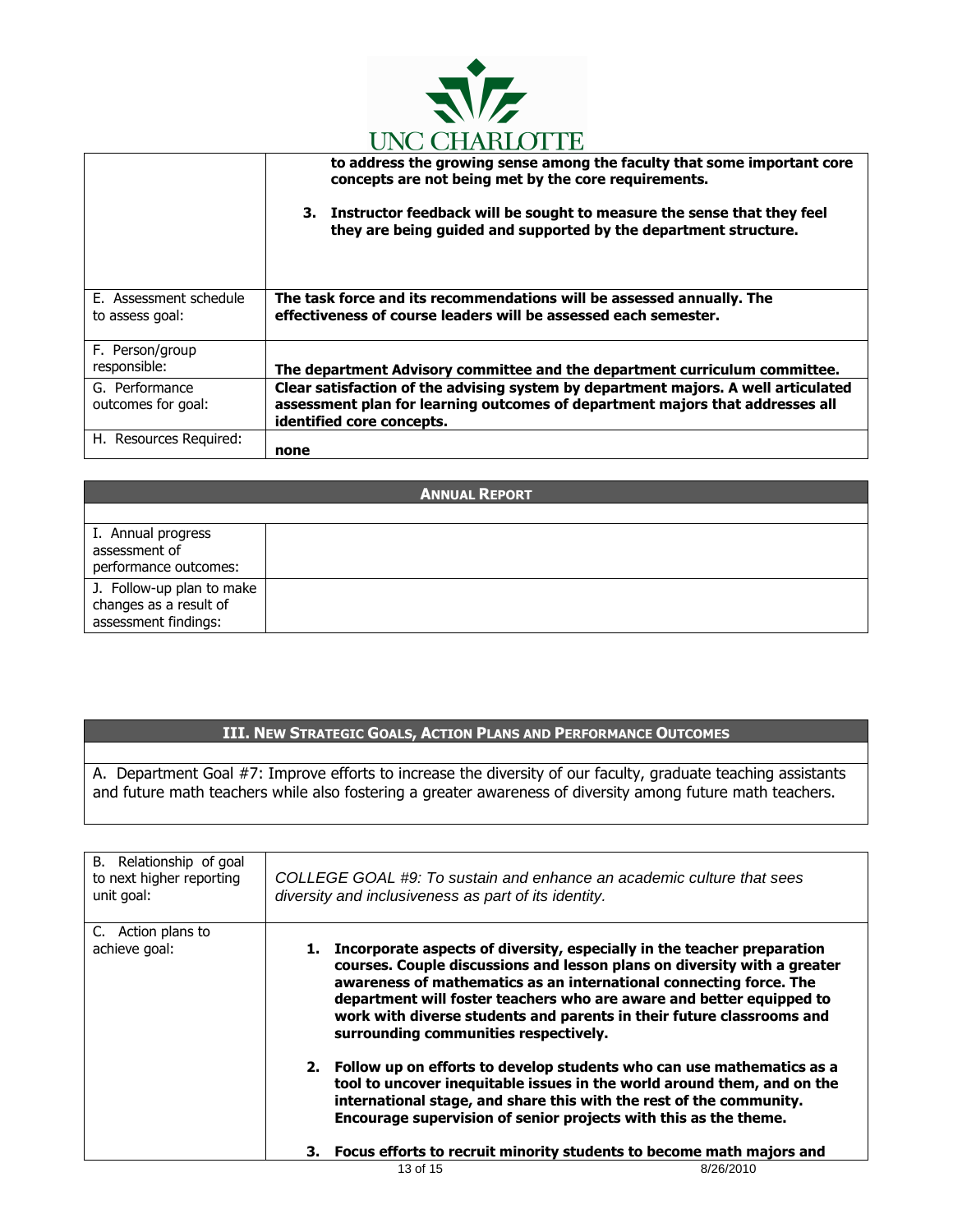

|                                                                                | $0.100$ CLEARED 1.10<br>future math teachers. Increase efforts to interest minority students in<br>mathematics during outreach visits to local schools and department<br>sponsored events. Promote the activities of student clubs and through<br>them provide a welcoming environment embracing diversity.<br>4. Make diversity a greater part of the conversation and action in the<br>recruitment of graduate students and faculty by appointing and<br>empowering a diversity officer reporting to a diversity committee for each<br>responsible committee. Increase the steps taken to attract a diverse pool<br>of applicants. Broaden the department's mentoring program, possibly<br>reaching out to faculty in other departments, to better support the growth<br>of mid-career faculty.                                                                                                                                                                                                                                                                                                   |  |
|--------------------------------------------------------------------------------|-----------------------------------------------------------------------------------------------------------------------------------------------------------------------------------------------------------------------------------------------------------------------------------------------------------------------------------------------------------------------------------------------------------------------------------------------------------------------------------------------------------------------------------------------------------------------------------------------------------------------------------------------------------------------------------------------------------------------------------------------------------------------------------------------------------------------------------------------------------------------------------------------------------------------------------------------------------------------------------------------------------------------------------------------------------------------------------------------------|--|
| D. Effectiveness<br>measures/methods to<br>assess outcomes/goal<br>attainment: | 1. Ensure that there are explicit aspects of diversity and readings of<br>international experiences are incorporated in teacher preparation courses<br>at all grade levels. This will be assessed through instructor self reports,<br>course syllabuses, and assigned field experiences in the local schools.<br>2. Track the number of minority students becoming math majors and future<br>math teachers. The number of outreach activities that target women and<br>under-represented minorities in the Charlotte area. Track the number of<br>senior projects by undergraduate students that examine inequitable issues<br>in real life, both local and international, using a mathematical lens.<br>3. Develop specific plans to guide minority graduate students through the<br>program by assigning super TAs to assist these students with the content.<br>Recruit women and minority faculty to serve on the recruitment<br>committees. Encourage current faculty to attend the Diversity Institute in<br>Summer. Encourage faculty to be advisors to minority organizations on<br>campus. |  |
| E. Assessment schedule<br>to assess goal:                                      | Progress towards the goals will be assessed annually by a diversity committee.                                                                                                                                                                                                                                                                                                                                                                                                                                                                                                                                                                                                                                                                                                                                                                                                                                                                                                                                                                                                                      |  |
| F. Person/group<br>responsible:                                                | Diversity committee appointed by the Chair. This committee will reflect all the<br>current content areas present in the department. The committee members will<br>work collaboratively to measure the annual progress made towards the above<br>goals.                                                                                                                                                                                                                                                                                                                                                                                                                                                                                                                                                                                                                                                                                                                                                                                                                                              |  |
| G. Performance<br>outcomes for goal:                                           | Instructors in teacher training courses will make more efforts to integrate issues<br>of diversity in their courses; future goals will be formulated based on student body<br>acceptance or resistance to these activities.<br>The number of minority math majors will be assessed and monitored; and again<br>future goals will be formulated when more data is amassed.<br>The diversity in the graduate program and the graduating class will be measurably<br>increased; a pattern of strong efforts at recruiting from a diverse pool in faculty<br>hiring.                                                                                                                                                                                                                                                                                                                                                                                                                                                                                                                                    |  |
| H. Resources Required:                                                         | <b>None</b>                                                                                                                                                                                                                                                                                                                                                                                                                                                                                                                                                                                                                                                                                                                                                                                                                                                                                                                                                                                                                                                                                         |  |

| <b>ANNUAL REPORT</b> |          |           |  |  |
|----------------------|----------|-----------|--|--|
|                      |          |           |  |  |
| I. Annual progress   |          |           |  |  |
|                      | 14 of 15 | 8/26/2010 |  |  |